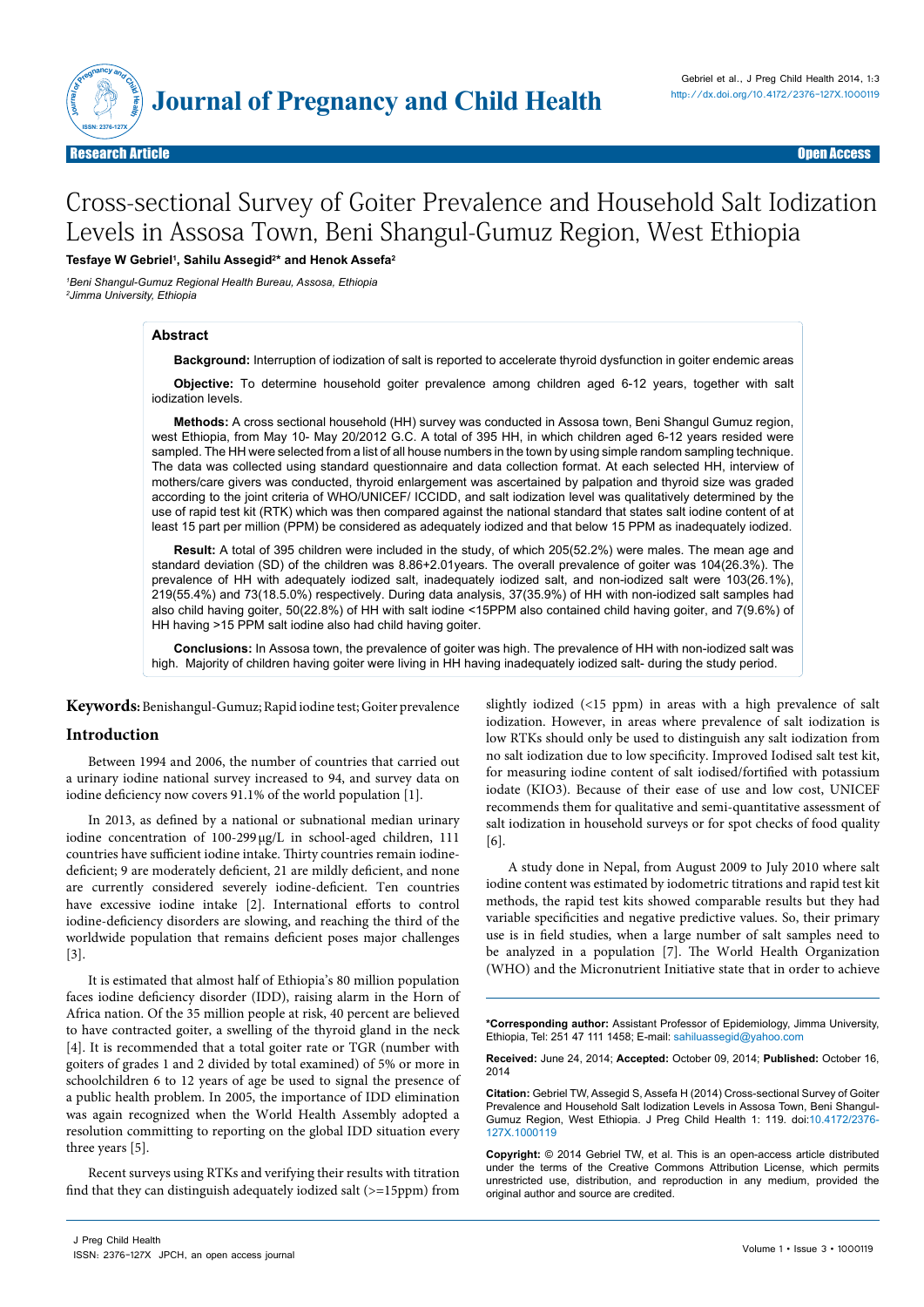Page 2 of 6

sustainable elimination of iodine deficiency at least 90% of households must be using salt and that the salt must have an iodine content of 15 parts per million (ppm) or more. Because of their ease of use and low cost, UNICEF recommends them for qualitative and semi-quantitative assessment of salt iodization in household surveys or for spot checks of food quality [8].

According to DHS 2011 (Demographic Health Survey of Ethiopia) at national level 15 percent of HH were using iodized salt. Urban households are more likely to use iodized salt (23 percent) than rural households (13 percent). At the regional level Benishangul-Gumuz and Addis Ababa have the highest proportions of households using iodized salt (40 percent and 30 percent, respectively), whereas the Dire Dawa and Harari regions have the lowest (6 percent). Households in the highest wealth quintile are twice as likely to use iodized salt as households in the lowest two wealth quintiles [9]. Ethiopia launched a salt iodization program in 2011. The objective of this study was to evaluate the concentration of iodine in salt 2 years after the national proclamation that all salt for human consumption should be iodized [9].

# **Materials and Methods**

The Benishangul-Gumuz is one of the nine regional states of Ethiopia, situated in the west part of the country. Its boundaries are three other regions and The Sudan. Assosa –the main town of the region is located 687 km away from Addis Ababa to the west. The estimated population of Assosa town was 30,146. The town comprises of 4 kebeles (the smallest administrative unit) with a total of 6,697 residential houses with an average 4.5 persons per HH, and young children accounted for 18.6% of the total population [10].

This cross sectional study was conducted during May 10-20/2012, when schools were temporarily closed, the source population was all people residing in the town during the survey and the sampling unit was households. The study population were all sampled households in which at least one child aged 6-12 years was residing.

The sample size was calculated using single proportion formula and prevalence of goiter 46.6% [10], margin of error 5%. This resulted in sample size of 383. Because the estimated total number of children aged 6-12 years in the town was 5607, using finite population correction formula the sample size was 359. Adding 10% to 359 for non-response, the final sample size required was 395. Taking into consideration the fact that young school children accounted for 18.6% of the total population and average household size of 4.5 [10], the calculated sample was allocated to each kebele proportional to the size of children aged 6-12 years. At each Kebele list of all house-numbers was obtained and house numbers were drawn using random number Table. The sampling frame is shown in Table 1

Regarding the instruments, interview of mothers/caretakers, and determination of thyroid size by palpation, testing of sample salt for iodine content using RTK for salt with potassium iodate.

The questionnaire used was that of field guide, and included personal information about the mother/caregiver, the child, socio-economic and demographic variables, knowledge, attitude and practices related to iodized salt, and Table for filling the result of thyroid examination. There was also separate data collection format for each HH on which results of salt iodine test.

Each HH was identified by the help of the guider and the presence of 6-12 children was first checked, if there was no school child aged 6-12

in HH, the next HH was included. At each household the mother/care giver was the respondent. One of the data collectors interviewed the mother/care taker and this same data collector proceeded to examine the child. In cases more than one child between ages of 6 to 12 years was present; in a household the elder one was included in the study. The thyroid size was graded according to the joint criteria of WHO/ UNICEF/ICCIDD [1]. Meanwhile, the other data collector conducted salt iodine test using the same guide.

Eight data collectors, four males and four females who were school teachers and had previous experience, linguistic proficiency chosen. Also four guiders who work in respective kebele during the survey were included to help in identifying random households. Also the principal investigator served as supervisor. In order to ensure the quality of the data, training was given for the eight data collectors and four guiders for two days on the questionnaire, interview, and goiter examination. Also, practical session on interviewing, goiter examination and using bottles of 10-50 ml, containing a stabilized starch-based solution (Rapid test kits) for salt iodine test was demonstrated and practiced. Supervision was conducted by during data collection.

Data was analyzed using SPSS version 16. Data was cleaned coded and entered. Descriptive statistics for child related variables, mother/ caregiver socioeconomic and demographic variables calculated. Response to KAP related with iodized salt was calculated that is:

- **•** Proper Knowledge: If respondent answers 50% or more of the knowledge questions correctly, otherwise improper
- **•** Proper attitude: If respondent answers 50% or more, based on six types of iodized salt related attitude inquiries correctly, otherwise improper
- **•** Proper practices: If respondent shows 50% or more of the practice questions correctly, otherwise improper

Proportions of children with their respective grades were calculated, and proportion of HH with various salt iodine level were calculated. Bivariate analysis using goiter as dependent and child related variables as independent, goiter as dependent and mother/care giver related variables as independent, salt iodine level as dependent and child related variables as independent salt iodine level as dependent and mother/care giver related variables as independent done.

Ethical Clearance was given by the Ethical Committee of College of Public Health and Medical Sciences, letter of cooperation was written by Beni Shangul-Gumuz Regional Health Bureau to each kebele of the town and verbal consent obtained from each respondent.

# **Results**

## **Socio-demographic description of children**

A total of 395 children were included in the study of which 205(52.2%) were males. The mean age and standard deviation (SD) for the children was 8.86+2.01 years. The mean age (SD) of males and females was 8.85(2.02) and 8.87(2.04) respectively. The mean number (SD) of children between ages of 6 to 12 years per household was 1.29+0.67. The distributions are shown in Table 2.

## **Household characteristics**

With regard to the socioeconomic, demographic character of HH, the mean age (SD) of mothers/caregivers was 31.38+ 7.74 years and ranged from 13 to 70 years. The average HH size (SD) was 5.28+1.9 and ranged from 2 to 13. Of the total respondents, 377 (95.4%) were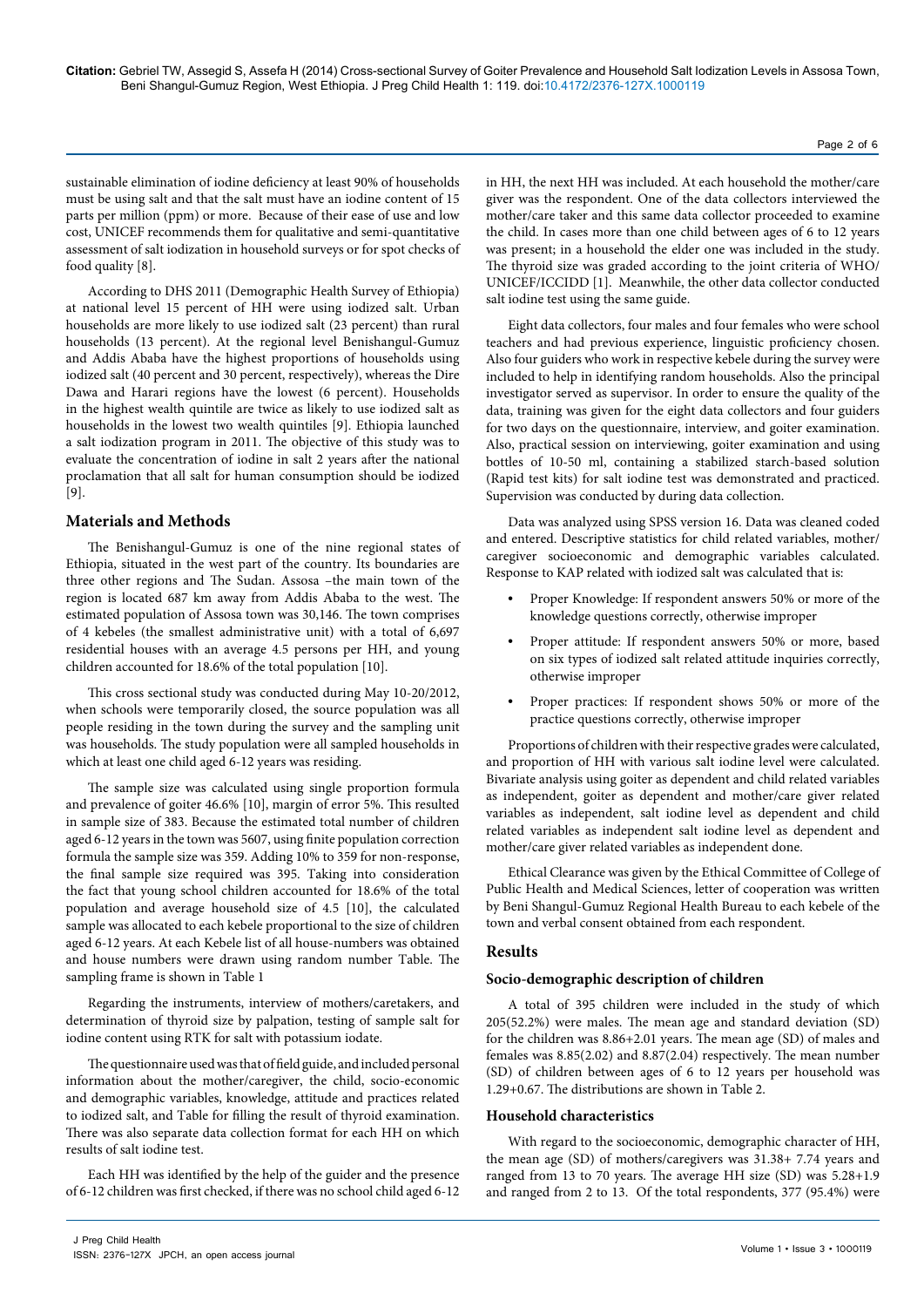**Citation:** Gebriel TW, Assegid S, Assefa H (2014) Cross-sectional Survey of Goiter Prevalence and Household Salt Iodization Levels in Assosa Town, Beni Shangul-Gumuz Region, West Ethiopia. J Preg Child Health 1: 119. doi:[10.4172/2376-127X.1000119](http://dx.doi.org/10.4172/2376-127X.1000119)

# Page 3 of 6

females with 15 (3.8%) of them household heads. HH characteristics are shown in Table 3.

### **Prevalence of goiter**

The overall prevalence of goiter was 104(26.3%). The prevalence of goiter was found to increase with increasing age of the children. With regard to prevalence of goiter by age, sex, residence and number of children aged 6-12 years per HH, the prevalence of grade I &II goiter becomes equivalent within age 10-12. About 26(61.9%) of young children having grade I goiter and 41(66.1%) of young children having grade II goiter were residing in HH in which they were the only young child aged 6-12 years old respectively, as shown in Table 4.

#### **Prevalence of goiter by household characteristics**

The prevalence of goiter among HH with monthly income 800 or less Birr/month was 45(34.3%) while among HH with monthly income above 800 Birr per month was 59(22.5%). The prevalence among illiterate caregivers' HH was 21(27.3%) while among those of literate was 83(26.1%) as shown in Table 5.

#### **Pattern of cassava consumption**

Among all HH with the experience of cassava consumption, 40(63.5%) consumed not more than once a week and for a duration of not more than five years as shown in Table 6.

The overall proportion of HH with zero iodine content was 106(27.0%), and those with iodine content between zero and 15 PPM 208 (52.9%). Only 79 (20.1%) of HH fulfilled the national standard of >15 PPM. The distribution of adequately iodized salt and mother's sociodemographic characteristics is shown in Table 7.

When three levels of salt iodine were cross tabulated with goiter grades, there was tendency of aggregation of goiter to the lower level of salt iodine as shown below in Table 8.

With regard to child related variables age and residential area were significantly associated with the occurrence of goiter. This is shown in Table 9 below.

Regarding sociodemographic and economic factors associated

| Kebele | Population |        | <b>Number</b> | Number of |          |        |  |
|--------|------------|--------|---------------|-----------|----------|--------|--|
|        | Male       | Female | Total         | of HH     | $6 - 12$ | Sample |  |
| 01     | 4241       | 3862   | 8103          | 1801      | 1507     | 106    |  |
| 02     | 3079       | 2896   | 5975          | 1328      | 1111     | 78     |  |
| 03     | 4291       | 4172   | 8463          | 1881      | 1574     | 111    |  |
| 04     | 3701       | 3904   | 7605          | 1690      | 1415     | 100    |  |
| Total  | 15312      | 14834  | 30146         | 6,700     | 5607     | 395    |  |

|  | Table 1: Sampling. |  |
|--|--------------------|--|
|  |                    |  |

|           |              | Sex<br>M:F within age |                      |       |  |  |
|-----------|--------------|-----------------------|----------------------|-------|--|--|
| Age group | Male No. (%) | Female No.<br>$(\% )$ | Total No.<br>$(\% )$ | group |  |  |
| 6         | 35(8.9)      | 32(8.1)               | 67(16.9)             | 1.09  |  |  |
| 7         | 32(8.1)      | 25(6.3)               | 57(14.4)             | 1.28  |  |  |
| 8         | 26(6.5)      | 28(7.1)               | 54(13.7)             | 0.93  |  |  |
| 9         | 24(6.1)      | 26(6.5)               | 50(12.7)             | 0.92  |  |  |
| 10        | 41(10.4)     | 30(7.6)               | 71(18.0)             | 1.37  |  |  |
| 11        | 20(5.1)      | 24(6.1)               | 44(11.1)             | 0.83  |  |  |
| 12        | 28(7.1)      | 24(6.1)               | 52(13.2)             | 1.17  |  |  |
| Total     | 206(52.2)    | 189(47.8)             | 395(100)             | 1.09  |  |  |

**Table 2:** Showing distribution of children by one year age group and sex, Assosa town, Benishangul-Gumuz regional State May 2012.

| J Preg Child Health |                                              |
|---------------------|----------------------------------------------|
|                     | ISSN: 2376-127X JPCH, an open access journal |

| Variable                                               | No. (%)                 |
|--------------------------------------------------------|-------------------------|
| Mother's/Caregiver's age group                         |                         |
| < 20                                                   | 20(5.1)                 |
| 21-25                                                  | 73 (18.7)               |
| 26-30                                                  | 119 (30.4)              |
| 31-35                                                  | 90 (23.0)               |
| 36-40                                                  | 59 (15.1)               |
| 41-45                                                  | 13(3.3)                 |
| 46-50                                                  | 9(2.3)                  |
| 51-55                                                  | 3(0.8)                  |
| $\geq 56$                                              | 5(1.3)                  |
| Total                                                  | 391(100)                |
| <b>Marital status of the Caregiver</b>                 |                         |
| Married                                                | 373 (94.4)              |
| Unmarried<br>Divorced                                  | 2(0.5)<br>5(1.3)        |
| Widowed                                                | 15(3.8)                 |
| Total                                                  | 395 (100)               |
|                                                        |                         |
| <b>Ethnicity of Caregiver</b><br>Amhara                | 178 (45.1)              |
| Oromo                                                  | 94 (23.8)               |
| Berta <sup>-</sup>                                     | 82 (20.8)               |
| Tigre                                                  | 17(4.3)                 |
| Others                                                 | 8(2.0)                  |
| Shinasha <sup>*</sup>                                  | 6(1.5)                  |
| Gurage                                                 | 5(1.3)                  |
| Gumuz'                                                 | 4(1.0)                  |
| Total                                                  | 395 (100)               |
| <b>Religion of Caregiver</b>                           | 189 (47.8)              |
| Orthodox                                               | 146(37.0                |
| Muslim                                                 | 50 (12.7)               |
| Protestant                                             | 9(2.3)                  |
| Catholic                                               | 1(0.3)                  |
| Other<br>Total                                         | 395 (100)               |
|                                                        |                         |
|                                                        |                         |
| <b>Household size</b>                                  |                         |
| $2 - 5$                                                | 250 (63.3)              |
| $6 - 13$                                               | 145 (36.7)              |
| Total                                                  | 395 (100)               |
| <b>Monthly Family income(Birr/month)</b>               |                         |
| $\leq 400.00$                                          | 31(7.8)                 |
| 401.00-800.00<br>801.00-1600.00                        | 101 (25.6)              |
| 1601.00-3000.00                                        | 142 (35.9)<br>56 (14.2) |
| $>= 3001.00$                                           | 65 (16.5)               |
| Total                                                  | 395 (100)               |
| <b>Mother's Occupation</b>                             |                         |
| House wife                                             | 274 (70.1)              |
| Private organization worker                            | 84 (21.5)               |
| Trader                                                 | 13(3.3)                 |
| Others                                                 | 20(5.2)                 |
| Total                                                  | 391(100)                |
| <b>Father's Occupation</b>                             |                         |
| Government employee                                    | 190 (50.0)              |
| Daily laborer, minor works, etc                        | 51(13.4)                |
| Merchant                                               | 43 (11.3)               |
| Farmer                                                 | 22(5.8)                 |
| Minor business<br>Others                               | 21(5.5)                 |
| Total                                                  | 64 (16.3)<br>391(100)   |
|                                                        |                         |
| <b>Mother's Educational Level</b><br><b>Illiterate</b> | 77 (19.5)               |
| < 6 <sup>th</sup> Grad                                 | 68 (17.2)               |
| > 6 <sup>th</sup> Grad and above                       | 250 (63.3)              |
| Total                                                  | 395 (100)               |
| <b>Father's Educational Level</b>                      |                         |
| Illiterate                                             | 32(8.1)                 |
| < 6 <sup>th</sup> Grad                                 | 54 (13.7)               |
| $> 6th$ Grade<br>Total                                 | 309 (78.2)<br>395(100)  |

**Table 3:** Showing Household Characteristics, Assosa town, Benishangul-Gumuz Regional State, May 2012.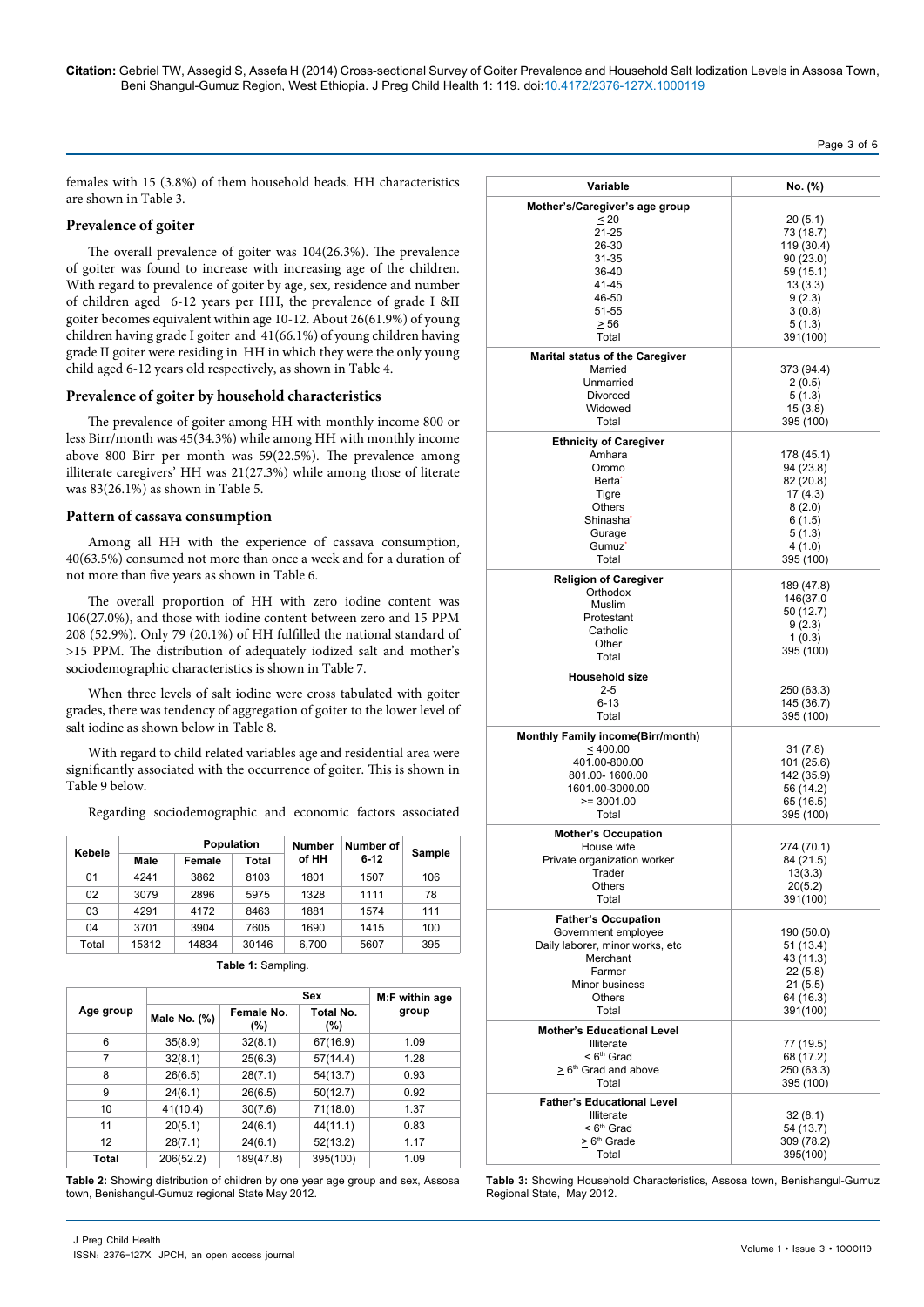**Citation:** Gebriel TW, Assegid S, Assefa H (2014) Cross-sectional Survey of Goiter Prevalence and Household Salt Iodization Levels in Assosa Town, Beni Shangul-Gumuz Region, West Ethiopia. J Preg Child Health 1: 119. doi:[10.4172/2376-127X.1000119](http://dx.doi.org/10.4172/2376-127X.1000119)

| Page 4 of 6 |  |
|-------------|--|
|-------------|--|

|               |          | Goiter   |           |           |  |
|---------------|----------|----------|-----------|-----------|--|
| <b>SDV</b>    | Yes      |          | No        |           |  |
|               | Grade I  | Grade II |           | Total     |  |
| Age           |          |          |           |           |  |
| $6-9$         | 12(3.0)  | 28(7.1)  | 188(47.6) | 228(57.7) |  |
| $10 - 12$     | 30(7.6)  | 34(8.6)  | 103(26.1) | 167(42.3) |  |
| Total         | 42(10.6) | 62(15.7) | 291(73.7) | 395(100)  |  |
| Sex           |          |          |           |           |  |
| Male          | 20(5.0)  | 35(8.9)  | 151(38.2) | 206(52.2) |  |
| Female        | 22(5.6)  | 27(6.8)  | 140(35.4) | 189(47.8) |  |
| Total         | 42(10.6) | 62(15.7) | 291(73.7) | 395(100)  |  |
| Kebele        |          |          |           |           |  |
| 01            | 18(4.5)  | 18(4.5)  | 70(18.0)  | 106(26.8) |  |
| 02            | 7(1.8)   | 12(3.0)  | 59(14.9)  | 78(19.7)  |  |
| 03            | 12(3.0)  | 25(6.3)  | 74(18.7)  | 111(28.1) |  |
| 04            | 5(1.3)   | 7(1.8)   | 88(22.3)  | 100(25.3) |  |
| Total         | 42(10.6) | 62(15.7) | 291(73.7) | 395(100)  |  |
| Child 6-12/HH |          |          |           |           |  |
|               | 26(6.6)  | 41(10.4) | 233(59.0) | 300(75.9) |  |
| >2            | 16(4.0)  | 21(5.3)  | 58(14.7)  | 95(24.1)  |  |
| Total         | 42(10.6) | 62(15.7) | 291(73.7) | 395(100)  |  |

**Table 4:** Showing Distribution of Goiter Grade by age, sex, residence and number of 6-12/HH, Assosa town, Benishangul Gumuz Region. May 2012.

| <b>SDV</b>                              | Goiter                |                        |                        |  |
|-----------------------------------------|-----------------------|------------------------|------------------------|--|
|                                         | Yes                   | <b>NO</b>              | <b>Total</b>           |  |
| Age of Mother                           |                       |                        |                        |  |
| $30$                                    | 50(12.8)              | 162(41.4)              | 212(54.2)              |  |
| >30<br>Total                            | 54(13.8)              | 125(31.9)              | 179(45.8)              |  |
|                                         | 104(26.6)             | 287(73.4)              | 391(100)               |  |
| Kebele<br>01                            | 36(9.1)               | 70(17.7)               | 106(26.8)              |  |
| 02                                      | 19(4.8)               | 59(14.9)               | 78(19.7)               |  |
| 03                                      | 37(9.4)               | 74(18.7)               | 111(28.1)              |  |
| 04                                      | 12(3.0)               | 88(22.3)               | 100(25.3)              |  |
| Total                                   | 104(26.3)             | 291(73.7)              | 395(100)               |  |
| <b>Marital Status</b>                   |                       |                        |                        |  |
| Married                                 | 97(24.6)              | 276(69.9)              | 373(94.4)              |  |
| Others                                  | 7(1.8)                | 15(3.8)                | 22(5.6)                |  |
| Total                                   | 104(26.3)             | 291(73.7)              | 395(100)               |  |
| <b>Ethnicity of Mother</b>              |                       |                        |                        |  |
| Non indigenous                          | 76(19.2)              | 227(57.5)              | 303(76.7)              |  |
| Indigenous                              | 28(7.1)               | 64(16.2)               | 92(23.3)               |  |
| Total                                   | 104(26.3)             | 291(73.7)              | 395(100)               |  |
| <b>Religion of Mother</b><br>Christians |                       |                        |                        |  |
| Moslems                                 | 63(15.9)<br>41(10.4)  | 186(47.1)<br>105(26.6) | 249(63.0)<br>146(37.0) |  |
| Total                                   | 104(26.3)             | 291(73.7)              | 395(100)               |  |
| <b>Household Size</b>                   |                       |                        |                        |  |
| $2 - 5$                                 | 57(14.4)              | 193(48.9)              | 250(63.3)              |  |
| $6 - 13$                                | 47(11.9)              | 98(24.8)               | 145(36.7)              |  |
| Total                                   | 104(26.3)             | 291(73.7)              | 395(100)               |  |
| <b>Mother's Occupation</b>              |                       |                        |                        |  |
| Housewife                               | 73(18.5)              | 194(49.1)              | 267(67.6)              |  |
| Other                                   | 31(7.8)               | 97(24.6)               | 128(32.4)              |  |
| Total                                   | 104(26.3)             | 291(73.7)              | 395(100)               |  |
| <b>Father's Occupation</b>              |                       |                        |                        |  |
| Govt. Employee                          | 46(11.6)              | 146((37.0)             | 192(48.6)              |  |
| Other                                   | 58(14.7)              | 145(36.7)              | 203(51.3)              |  |
| Total                                   | 104(26.3)             | 291(73.5)              | 395(100)               |  |
| Income(Birr/month)                      |                       |                        |                        |  |
| < 800                                   | 45(11.4)              | 86(21.9)               | 131(33.3)              |  |
| >800<br>Total                           | 59(15.0)<br>104(26.4) | 203(51.6)              | 262(66.7)              |  |
|                                         |                       | 289(73.5)              | 393(100)               |  |
| <b>Mother's Education</b>               |                       |                        |                        |  |
| Illiterate<br>Literate                  | 21(5.3)<br>83(21.0)   | 56(14.2)<br>235(59.5)  | 77(19.5)<br>318(80.5)  |  |
| Total                                   | 104(26.3)             | 291(73.5)              | 395(100)               |  |
| <b>Father's Education</b>               |                       |                        |                        |  |
| <b>Illiterate</b>                       | 13(3.3)               | 19(4.8)                | 32(8.1)                |  |
| Literate                                | 91(23.0)              | 272(68.9)              | 363(91.0)              |  |
| Total                                   | 104(26.3)             | 291(73.5)              | 395(100)               |  |
|                                         |                       |                        |                        |  |

| Ever<br>consumedCassava?<br>Yes<br>No<br>Total | 20(5.0)<br>84(21.3)<br>104(26.3) | 43(10.9)<br>248(62.8)<br>291(73.5) | 63(15.9)<br>332(84.1)<br>395(100) |
|------------------------------------------------|----------------------------------|------------------------------------|-----------------------------------|
| Salt lodine<br>$15PPM$<br>>15PPM<br>Total      | 89(22.5)<br>15(3.5)<br>104(26.3) | 227(57.5)<br>64(16.2)<br>291(73.5) | 316(80.0)<br>79(20.0)<br>395(100) |

**Table 5:** Showing Prevalence of goiter by Household Characteristics, Assosa town, Benishangul Gumuz Region. May 2012.

|                      |                     | Frequency               |          |  |  |
|----------------------|---------------------|-------------------------|----------|--|--|
| <b>Duration</b>      | $\leq$ One per week | One or more per<br>week | Total    |  |  |
| Less than Five Years | 40(63.5)            | 10(15.8)                | 50(79.4) |  |  |
| Five or more Years   | 4(6.3)              | 9(14.3)                 | 13(20.6) |  |  |
| Total                | 44(69.8)            | 19(30.1)                | 63(100)  |  |  |

**Table 6:** Showing frequency and duration of cassava use, Assosa town, Benishangul Gumuz Region., May 2012.

| Variable                    | $<$ 15 PPM             | >15PPM               | <b>Total</b>           |
|-----------------------------|------------------------|----------------------|------------------------|
| Mother's age                |                        |                      |                        |
| $30$<br>>30                 | 171(44.0)<br>139(35.7) | 40(10.3)<br>30(10.0) | 211(54.2)<br>178(48.8) |
| Total                       | 310(79.7)              | 79(20.3)             | 389(100)               |
| Kebele                      |                        |                      |                        |
| 01                          | 81(20.5)               | 25(6.3)              | 106(26.8)              |
| 02                          | 75(19.0)               | 3(0.76)              | 78(19.7)               |
| 03                          | 90(22.9)               | 21(5.3)              | 111(28.1)              |
| 04<br>Total                 | 70(17.7)<br>316(80.0)  | 30(7.6)<br>79(20.0)  | 100(25.3)<br>395(100)  |
| <b>Marital Status</b>       |                        |                      |                        |
| Married                     | 295(74.7)              | 78(19.7)             | 373(94.4)              |
| Other                       | 21(5.3)                | 1(0.25)              | 22(5.6)                |
| Total                       | 316(80.0)              | 79(20.0)             | 395(100)               |
| <b>Ethnicity of Mother</b>  |                        |                      |                        |
| Non Indigenous              | 234(59.2)<br>82(20.8)  | 69(17.5)             | 303(76.4)<br>92(23.3)  |
| Endogenous<br>Total         | 316(80.0)              | 10(2.5)<br>79(20.0)  | 395(100)               |
| <b>Religion of Mother</b>   |                        |                      |                        |
| Christians                  | 187(47.3)              | 62(15.7)             | 249(63.0)              |
| <b>Moslems</b>              | 129(32.7)              | 17(4.3)              | 146(37.0)              |
| Total                       | 316(80.0)              | 79(20.0)             | 395(100)               |
| <b>HH</b> size              |                        |                      |                        |
| $2 - 5$                     | 200(50.6)              | 50(12.7)             | 250(63.3)              |
| $6 - 13$<br>Total           | 116(29.4)<br>316(80.0) | 29(7.3)<br>79(20.0)  | 145(36.7)<br>395(100)  |
| <b>Mother's Occupation</b>  |                        |                      |                        |
| Housewife                   | 234(59.2)              | 50(12.7)             | 267(67.6)              |
| Other                       | 82(20.8)               | 29(7.3)              | 128(32.4)              |
| Total                       | 316(80.0)              | 79(20.0)             | 395(100                |
| <b>Father's Occupation</b>  |                        |                      |                        |
| Government Emp.             | 137(34.7)              | 55(13.9)             | 192(48.6)              |
| Other<br>Total              | 179(45.3)<br>316(80.0) | 24(6.1)<br>79(20.0)  | 203(51.4)<br>395(100)  |
| Income(Birr/month)          |                        |                      |                        |
| ≤800                        | 124(31.5)              | 7(1.8)               | 131(33.3)              |
| >800                        | 190(48.3)              | 72(18.3)             | 262(66.7)              |
| Total                       | 314(79.8)              | 79(20.1)             | 393(100)               |
| <b>Mother's Education D</b> |                        |                      |                        |
| <b>Illiterate</b>           | 75(19.0)               | 2(0.5)               | 77(19.5)               |
| Literate<br>Total           | 241(61.0)<br>316(80.0) | 77(19.5)<br>79(20.0) | 318(80.5)<br>395(100)  |
| <b>Father's Education D</b> |                        |                      |                        |
| <b>Illiterate</b>           | 30(7.6)                | 2(0.5)               | 32(8.1)                |
| Literate                    | 286(72.4)              | 77(19.5)             | 363(91.9)              |
| Total                       | 316(80.0)              | 79(20.0)             | 395(100)               |
| Knowledge                   |                        |                      |                        |
| Improper                    | 75(19.0)               | 18(5.5)              | 93(23.5)               |
| Proper<br>Total             | 241(61.0)<br>316(80.0) | 61(15.4)             | 302(76.5)              |
|                             |                        | 79(20.0)             | 395(100)               |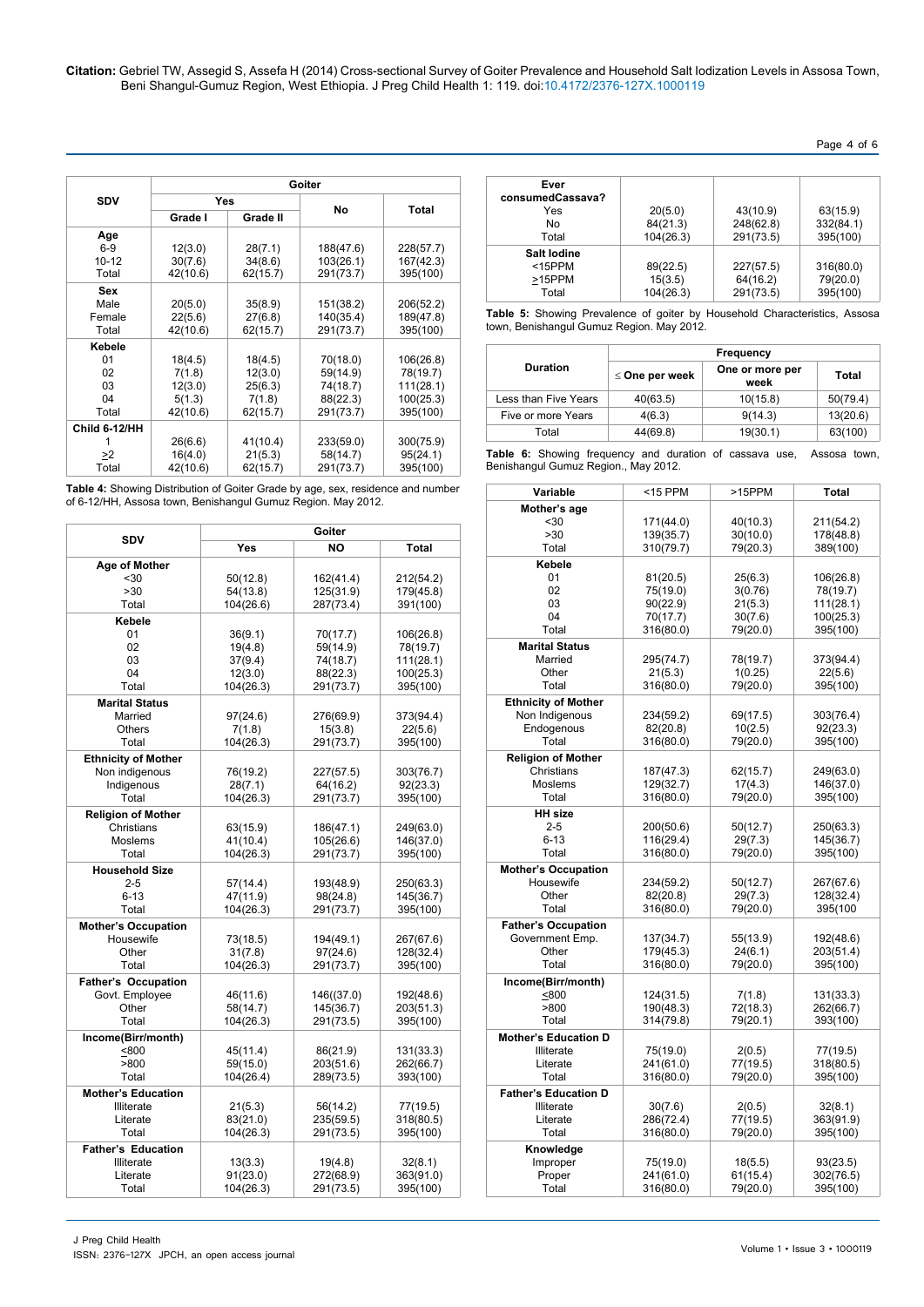| Attitude |           |          |           |
|----------|-----------|----------|-----------|
| Improper | 154(39.0) | 2(0.5)   | 156(39.5) |
| Proper   | 162(41.0) | 77(19.5) | 239(60.5) |
| Total    | 316(80.0) | 79(20.0) | 395(100)  |

**Table 7:** Adequately iodized salt Use and Mother's Sociodemographic Characteristics of Respondents, Assosa town, Benishangul Gumuz Region. May 2012.

| Goiter Grade     | lodine level |        |     |       |  |
|------------------|--------------|--------|-----|-------|--|
|                  | Zero         | $<$ 15 | >15 | Total |  |
| Grade II         | 14           | 25     | 3   | 42    |  |
| Grade I          | 23           | 35     |     | 62    |  |
| <b>No Goiter</b> | 66           | 159    | 66  | 291   |  |
| Total            | 103          | 219    | 73  | 395   |  |

**Table 8:** Showing Cross Tabulation of Goiter and Iodine among HH, Assosa town, BenishangulGumuz Region. May 2012.

| Variable                       | Goiter<br>Yes, No.<br>(%)                    | COR,95%CI<br>P                                                                                   | Р<br><b>AOR,95%CI</b>                                                                              |
|--------------------------------|----------------------------------------------|--------------------------------------------------------------------------------------------------|----------------------------------------------------------------------------------------------------|
| Age<br>$6-9$<br>$10 - 12$      | 40(17.5)<br>64(38.3)                         | 1<br>2.92[1.84,4.64] 0.000                                                                       | 1<br>2.2[1.31,3.68]<br>$0.003*$                                                                    |
| Sex<br>Female<br>Male          | 49(25.9)<br>55(26.7)                         | 0.961[0.61,1.50]<br>0.862<br>1                                                                   | 1.02[0.64,1.63]<br>0.931<br>1                                                                      |
| Kebele<br>01<br>02<br>03<br>04 | 36(34.0)<br>19(24.4)<br>37(33.3)<br>12(12.0) | 0.26[0.13, 0.55]<br>$0.000*$<br>0.42[0.19,0.94]<br>$0.034*$<br>0.273[0.13, 0.6]<br>$0.000*$<br>1 | 0.321[0.12,0.676]<br>$0.003*$<br>0.446[0.198,1.006]<br>0.052<br>0.34[0.172,0.770]<br>$0.008*$<br>1 |
| Child(6-12/<br>HH)<br>>2       | 67(22.3)<br>37(38.9)                         | 2.22[1.35,3.64]<br>$0.002*$<br>1                                                                 | 1.440[0.806,2.572]<br>0.218<br>1                                                                   |

**Table 9:** Child Factors Associated with Goiter, Assosa town, Benishangul Gumuz Region. May 2012.

with goiter, only income was associated with goiter, however upon substitution of the salt iodine variable (<15 vs. 15 or more) with three level (no iodine, above zero but below 15, and 15 or more) the statistically significant association of each of two levels- no iodized and iodine level above zero and below 15) became clear, as shown in Table 10.

Almost all of the sociodemographic and economic variables were significantly associated with adequately iodized salt in HH. However upon adjustment, only income and maternal literacy wee statistically significant. The number of H with household size of two was small (only three), as shown in Table 11.

# **Discussion**

In this study the overall prevalence of goiter was 104 (26.8%). The prevalence tended to rise with increasing age. The prevalence of grade I and Grade II become equivalent within age group is 10-12. The prevalence also varied with residence. Based on the national standard, the prevalence of HH having adequately iodized salt was 73(18.5%). This prevalence also varied with residence [11-15].

A study conducted in Nepal revealed the adequacy of RTK for community survey by showing that RTK had sensitivity 84.8%, 95% CI [82.0 – 88.0], a specificity of 68.3%, 95% CI [59.0 - 77.0], a positive predictive value of 92.7%, 95% CI [92.0 – 94.0] and a negative predictive value of  $48.6\%$ ,  $95\%$  CI  $[40.0 - 57.0]$  as compared to the values of the iodometric titration [16-20]. Based on iodometric titration method,

there was no salt sample with zero iodine level in the whole 707 samples) in the Nepal study, however.

Page 5 of 6

About 97(93.3%) of children with goiter were residing at HH with inadequately iodized salt (<15PPM).

Low income, maternal illiteracy, improper knowledge, and improper attitude about iodized salt were significant social factors in salt iodine based on the national standard. However even among high income, literate, proper knowledge and proper attitude majority were not using salt iodine>15PPM. This may indicate need for elaborate accessibility and availability and "visibility" of iodized salt.

# **Conclusion**

- **•** The prevalence of goiter increases with age
- **•** There is significant variation in prevalence of goiter and/or level of iodized salt consumption between residences.
- **•** There is congregation of goiter cases at HH with inadequately iodized salt.
- The national standard obscures valuable information by sharply dividing the scale as "above" and "below".

# **Recommendation**

**•** Simultaneous study of goiter and ISU facilitates prevention and/or treatment by indicating current conditions and improving targeting.

| <b>HH Character</b>           | Goiter<br>COR,95%CI | Р        | Goiter<br><b>AOR, 95%CI</b> | Р         |
|-------------------------------|---------------------|----------|-----------------------------|-----------|
| Maternal Age ≤30              | 1.36[0.87,2.13]     | 0.18     | 1.380[0.847,2.249]          | 0.196     |
| Ethnicity endogenous          | 0.77[0.46,1.23]     | 0.32     | 0.706[0.330,1.12]           | 0.370     |
| <b>Religion Moslem</b>        | 0.87[0.55,1.39]     | 0.56     | 1.112[0.583,2.163]          | 0.730     |
| Household Size 2-5            | 0.35[0.05,2.54]     | 0.30     | 0.174[0.013,2.245]          | 0.180     |
| <b>MOC Housewife</b>          | 0.83[0.51,1.38]     | 0.48     | 1.061[0.597,1.887]          | 0.839     |
| FOC Govt. Employee            | 1.21[0.76,1.92]     | 0.41     | 0.936[0.529,1.657]          | 0.820     |
| Income <800Birr/month         | 0.56[0.35,0.89]     | $0.01*$  | 0.524[0.290,0.949]          | $0.033**$ |
| Mother Illiterate             | 0.84[0.49,1.45]     | 0.53     | 1.331[0.683,2.592]          | 0.400     |
| <b>Father Illiterate</b>      | 0.49[0.23,1.03]     | 0.06     | 0.675[0.289,1.574]          | 0.363     |
| Cassava consume               | 1.37[0.76,2.45]     | 0.288    | 1.021[0.480,2.171]          | 0.957     |
| 'Salt Iodine <15PPM           | 1.84[0.98,3.44]     | 0.058    | 1.735[0.872,3.449]          | 0.116     |
| Non iodized (zero)            | $0.19$ [0.08,0.45]  | $0.000*$ | 0.202[0.081,0.501]          | $0.001**$ |
| Above zero &<15<br>15 or more | 0.28[0.12, 0.65]    | $0.003*$ | 0.326[0.36,0.781]           | $0.012**$ |

**Table 10:** Household characteristics Associated with Goiter, Assosa town, Benishangul Gumuz Region. May 2012.

| <b>HH Character</b>                | Salt lodine <15PPm<br>COR,95%CI | P value              | Salt lodine <15 PPM<br><b>AOR, 95%CI</b> | P-Value               |
|------------------------------------|---------------------------------|----------------------|------------------------------------------|-----------------------|
| Maternal Age ≤30                   | 0.847[0.517,1.388]              | 0.509                | 1.039[0.595,1.813]                       | 0.893                 |
| <b>Ethnicity Non</b><br>endogenous | 0.408[0.201,0.830]              | $0.013^{*}$          | 0.631[0.257[1.548]                       | 0.314                 |
| Religion Christian                 | 0.391[0.219,0.700]              | $0.002^*$            | 0.726[0.350[1.507]                       | 0.391                 |
| Household Size 2-5                 | 1.837[0.981,3.440]              | 0.058                | 3.950E-009                               |                       |
| <b>MOC Housewife</b>               | 0.345[0.207,0.574]              | $0.000^{\circ}$      | 0.585[0.331,1.034]                       | 0.065                 |
| FOC Govt. Employee                 | 3.003[1.754,5.139]              | $0.000^{\circ}$      | 1.551[0.827,2.908]                       | 0.171                 |
| Income <800Birr/<br>month          | 0.149[0.06,0.334]               | $0.000^{\circ}$      | 0.347[0.142, 0.850]                      | $0.002$ <sup>**</sup> |
| Mother Illiterate                  | 0.081[0.020,0.339]              | $0.001$ <sup>*</sup> | 0.193[0.044, 0.844]                      | 0.029"                |
| <b>Father Illiterate</b>           | 0.111[0.015,0.823]              | $0.032^{*}$          | 0.436[0.03,3.620]                        | 0.442                 |

**Table 11:** Factors associated with adequately iodized salt, Assosa town, Benishangul Gumuz Region. May 2012.